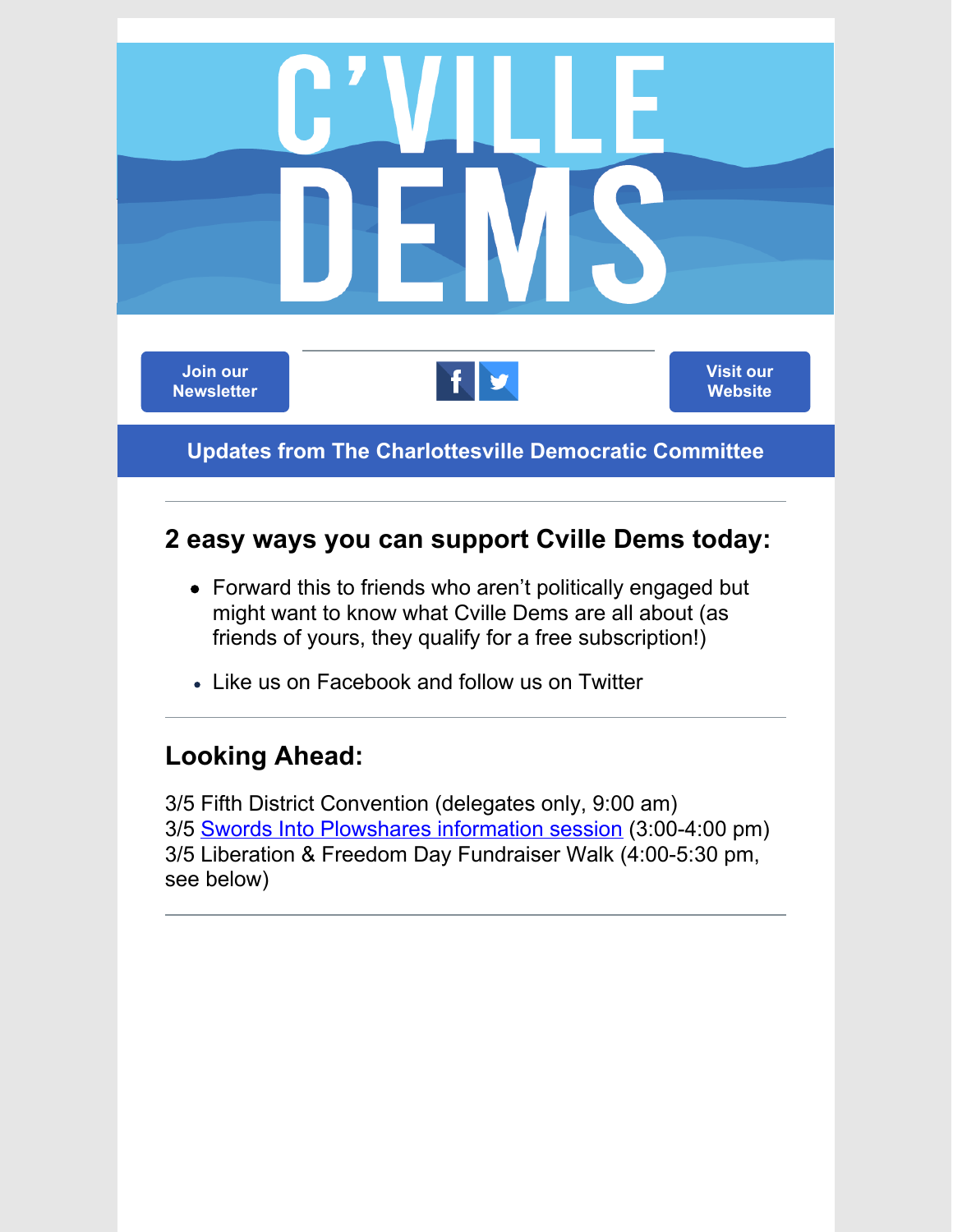

### **Saturday 4pm: Liberation and Freedom Day Cville Dems Walk + Fundraiser**

Join fellow Dems in celebrating Liberation and Freedom Day by supporting the Jefferson School African American Heritage Center (JSAAHC) and six other local Black-led organizations. Two options, do both if you can:

- 1. As many of us as possible are meeting at 4pm this Saturday 3/5 by the Jefferson School traffic circle to walk together for approx 60-90 minutes as part of the family-friendl[y](https://runsignup.com/Race/Donate/VA/Charlottesville/LiberationandFreedomDaysReparation6mileRunWalk) Reparations Fun Run/Walk that stops at various [historically-significant](https://runsignup.com/Race/Donate/VA/Charlottesville/LiberationandFreedomDaysReparation6mileRunWalk) sites near UVA and Vinegar Hill. Participate to increase your knowledge of local Black history, support worthy non-profits, engage with your community, and meet more of your fellow Dems (a quadfecta!). Co-chairs Dashad Cooper and John McLaren will lead us – be sure to wear your Cville Dems T-shirts!
- 2. Team Cville Dems is also raising money for Jefferson School campaign [here](https://runsignup.com/Race/106316/Donate/N4TSo6HpZfg1SYaz); kick in a few dollars to show your support. As we're about to hit "send" on this we've raised \$875 of our \$1000 goal, in 3rd place for all teams (bronze medal, go Dems!).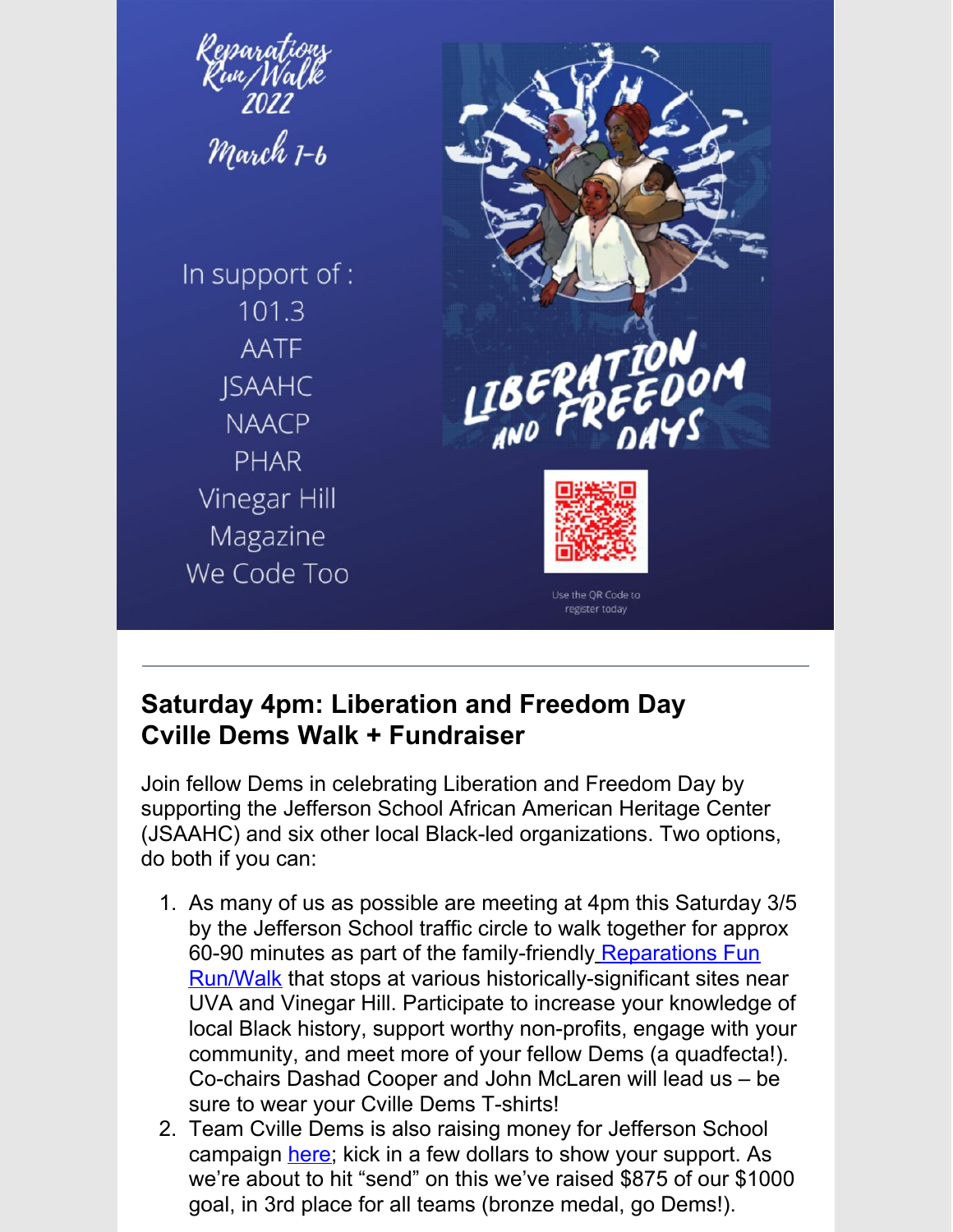Full information about the event is on th[e](https://jeffschoolheritagecenter.app.neoncrm.com/np/clients/jeffschoolheritagecenter/event.jsp?event=1&) [Jefferson](https://jeffschoolheritagecenter.app.neoncrm.com/np/clients/jeffschoolheritagecenter/event.jsp?event=1&) School website, including this site [map](https://indd.adobe.com/view/5b74595c-e37e-488c-bf20-0ab4e8fbf346); you can do as few or as many on any given day as you like. Don't forget a hat or sunscreen, water, and comfortable walking shoes!

**Executive Committee Statement of Support for Ukraine (2/28/2022)**



Remarks by President Biden on **Russia's Unprovoked** and Unjustified Attack on Ukraine

*"The executive committee*

*of the Charlottesville Democrats strongly denounces the Russian invasion of Ukraine. We stand with the Ukrainian people in their resistance to this aggression, and we support both President Biden's support of the Ukrainian military defense and his economic and diplomatic pressure on Russia."*

## **Pitch In, Do Your Part, Get Involved!**

The Ukrainians' bravery in the face of Russian tanks has reminded us that sometimes you have to stand up and fight for freedom and democracy.

*Those who love Peace must learn to organize as effectively as those who love War.* — Rev. Martin Luther King Jr.



If you haven't begun actively pushing back against Youngkin and Trump and racism and demagoguery, now is a good time. Retaining and winning Democratic majorities in the House and Senate, at both state and national levels, will take time and effort; who should be helping with this work if not you?

A good starting place is to volunteer with us just a few hours a month:

### **Open Positions** (details [here](https://cvilledems.org/volunteer-opportunities/open-positions)):

- Campaign Liaison a fun and interesting role; you get to be on the front lines of multiple campaigns, learning who's running and what they stand for.
- Albemarle County Dems Liaison attend the monthly Albemarle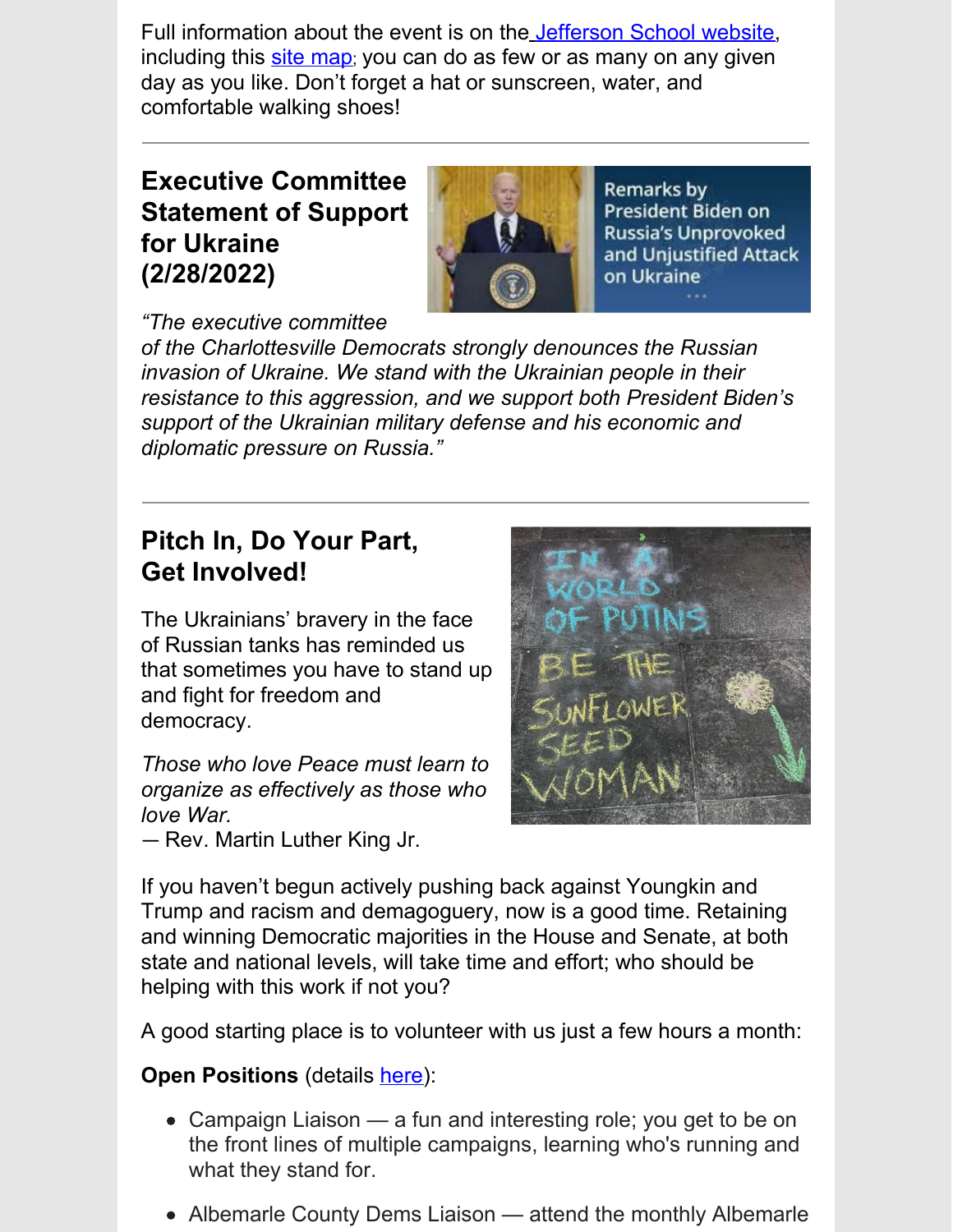Dems meeting to keep them posted about our activities and also report back to us about their activities.

- Breakfast/Events Chair work with the co-chairs to plan and schedule monthly programs.
- Volunteer with a committee that needs members [\(details](https://cvilledems.org/volunteer-opportunities/committees-that-need-members) here): Voter Registration [\(Suzanne](mailto:suzemichels@gmail.com) Michels' crew is starting up at the end of March!), Voter Protection [\(Bekah](mailto:bekah.saxon@gmail.com) Saxon), Fundraising (Nancy [Damon](mailto:nancycdamon@gmail.com)), and "Political Fun" (Dan [Doernberg](mailto:communications@cvilledems.org)).

Please consider it… resisting authoritarianism is worth a little time!

## **Recap of the Executive Committee Monthly Meeting (2/28/222)**

- Lynlee Thorne o[f](https://www.ruralgroundgame.org) Rural [GroundGame](https://www.ruralgroundgame.org) introduced herself and her group's work helping candidates bring their message to rural voters (see this **[B](https://bluevirginia.us/2022/02/from-scarcity-to-abundance-reframing-the-narrative-for-democrats-in-rural-communities)lue [Virginia](https://bluevirginia.us/2022/02/from-scarcity-to-abundance-reframing-the-narrative-for-democrats-in-rural-communities) article**). Interested Dems can reach her at [lynlee@ruralgroundgame.org](mailto:lynlee@ruralgroundgame.org)
- The two Fifth Congressional District candidates, Andy [Parker](https://andyparkerforcongress.com/home.html) and Joshua [Throneburg](https://joshforvirginia.com/), introduced themselves to the committee with brief remarks and took questions. We hope to have a fullscale candid[at](https://cvilledems.org/wp-content/uploads/2022/03/CvilleDems_StrategicPlan_2022.pdf)e forum in the near future.
- Approved the 2022 [Strategic](https://cvilledems.org/wp-content/uploads/2022/03/CvilleDems_StrategicPlan_2022.pdf) Plan, a collaboration across the Executive Committee. It emphasizes expanding the reach of the Democrats through greater community engagement, collecting and processing data on our initiatives, and increasing our resources through robust fundraising.
- Approved Suzanne Michels as Vice Chair of Voter Registration and Bekah Saxon as Vice Chair of Voter Protection. Both have been doing a huge amount of work in their respective areas, Suzanne more visibly out in the community and Bekah behind the scenes.
- Erin Monaghan, our representative to the 5th District State Convention, gave a brief update on district and state-wide developments.
- We need volunteers to fill key Cville Dems positions!

## **Seeking Good Homes for Loveable T-shirts**

Nancy Damon says there are just a few remaining Cville Dems Tshirts (mostly XL and XXL, a few L), collector's items possibly worth millions. If you don't have one yet, or if your beloved old one is worn out, then you *need* one! They're carefully designed for lounging on the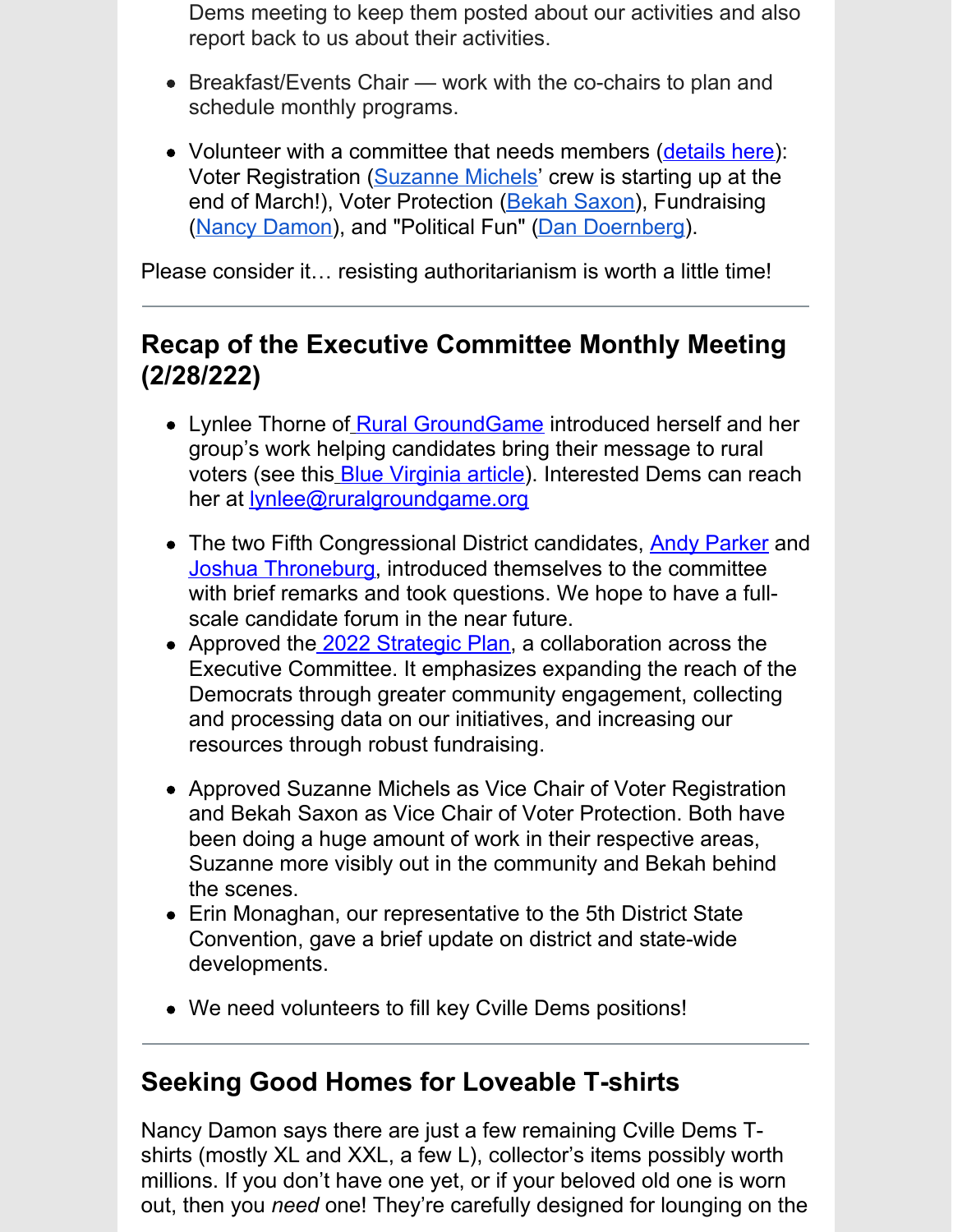beach, canvassing, and other warm weather activities. For you, just \$25 (tax included).

Order one from our [website](https://secure.actblue.com/donate/cvilledemsmerch#) today!



## **Political Fun in the Spring/Summer Sun**

Our new "Political Fun" working group has been meeting weekly and is forging ahead at a good pace. The Reparations Walk above will be our first event, and the next two will likely be (dates and details still being firmed up):

- April we'll participate in on one or more community Earth Day celebrations
- May we'll host a social event for a number of community groups and organizations

The goal is to have fun while getting Democratic messages out into the community, so please [join](mailto:communications@cvilledems.org) us! Extroverted folks to do tabling, behind-the-scenes folks to help organize things, creative folks to contribute artsy touches… all are welcome.

# **Preaching BEYOND the Choir**

**(Share with others why electing Dems makes a difference!)**



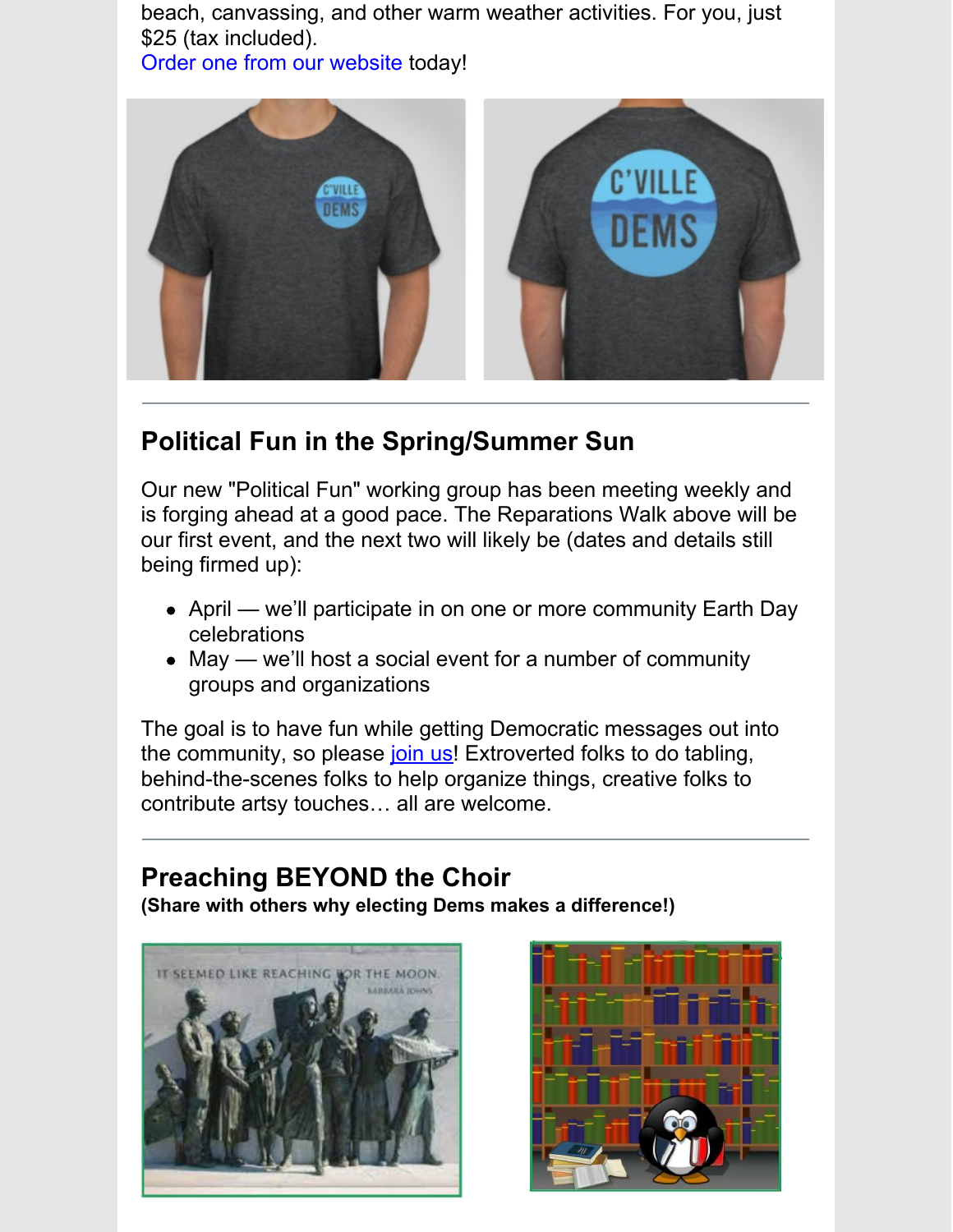#### **Virginia**

"A House subcommittee on Tuesday again voted down proposed constitutional amendments to remove defunct language barring same-sex marriage from the state constitution and to automatically restore voting rights for felons who have completed their terms…The House and Senate had backed both proposed amendments last year when Democrats led the legislature… The panel voted 6-4 along party lines…" (*Daily [Progress](https://dailyprogress.com/news/state-and-regional/house-finalizes-rejection-of-proposed-constitutional-amendments-on-same-sex-marriage-felons-rights/article_d12f2a24-9e7a-5864-9d68-ee6f41fb7501.html?utm_source=dailyprogress.com&utm_campaign=%2Fnewsletter-templates%2Fnews-alert&utm_medium=PostUp&utm_content=40f6d32576bbc9d799bf37aa4f7933591fd3f1fe)*).

#### **Virginia**

Public education is again in Republicans' crosshairs. Their budget plan siphons \$150M away from local schools to fund "laboratory schools" (aka charter schools), cuts funding for early childhood education, and slashes funding for long-overdue raises for our hard-working teachers. Youngkin campaigned that he'd let local school divisions make their own decisions on local issues, but his mask leis a complete 180, yet another effort to hamstring local school boards who are constitutionally empowered with health and safety responsibility. (condensed from DPVA weekly newsletter).



#### **National**

President Biden nominated Judge Ketanji Brown Jackson to serve on the Supreme Court. It's long overdue that a Black woman serve on the Supreme Court, and she's exceptionally well qualified and experienced, as evidenced by her three previous bi-partisan confirmations. Yet "Few Republicans are likely to back Biden's [nominee"](https://www.nytimes.com/2022/02/25/us/republicans-ketanji-brown-jackson-supreme-court.html) (*New York Times*).



#### **International**

Biden has vigorously defended Ukraine, leading the global opposition to Russia's invasion; Trump held up military assistance in an attempt to extort political favors (hence impeachment #1 of 2). This contrast must not be forgotten! (*[Daily](https://www.dailykos.com/stories/2022/3/1/2083241/-Putin-didn-t-invade-Ukraine-during-Trump-s-term-because-Trump-was-already-doing-the-damage-he-wanted?detail=emaildkre) Kos*)

## **Partner Organizations**

Our friends the **UVA [Dems](https://www.instagram.com/demsatuva/)** and **[Albemarle](https://albemarledems.org) Dems** are doing good things too, check them out too!